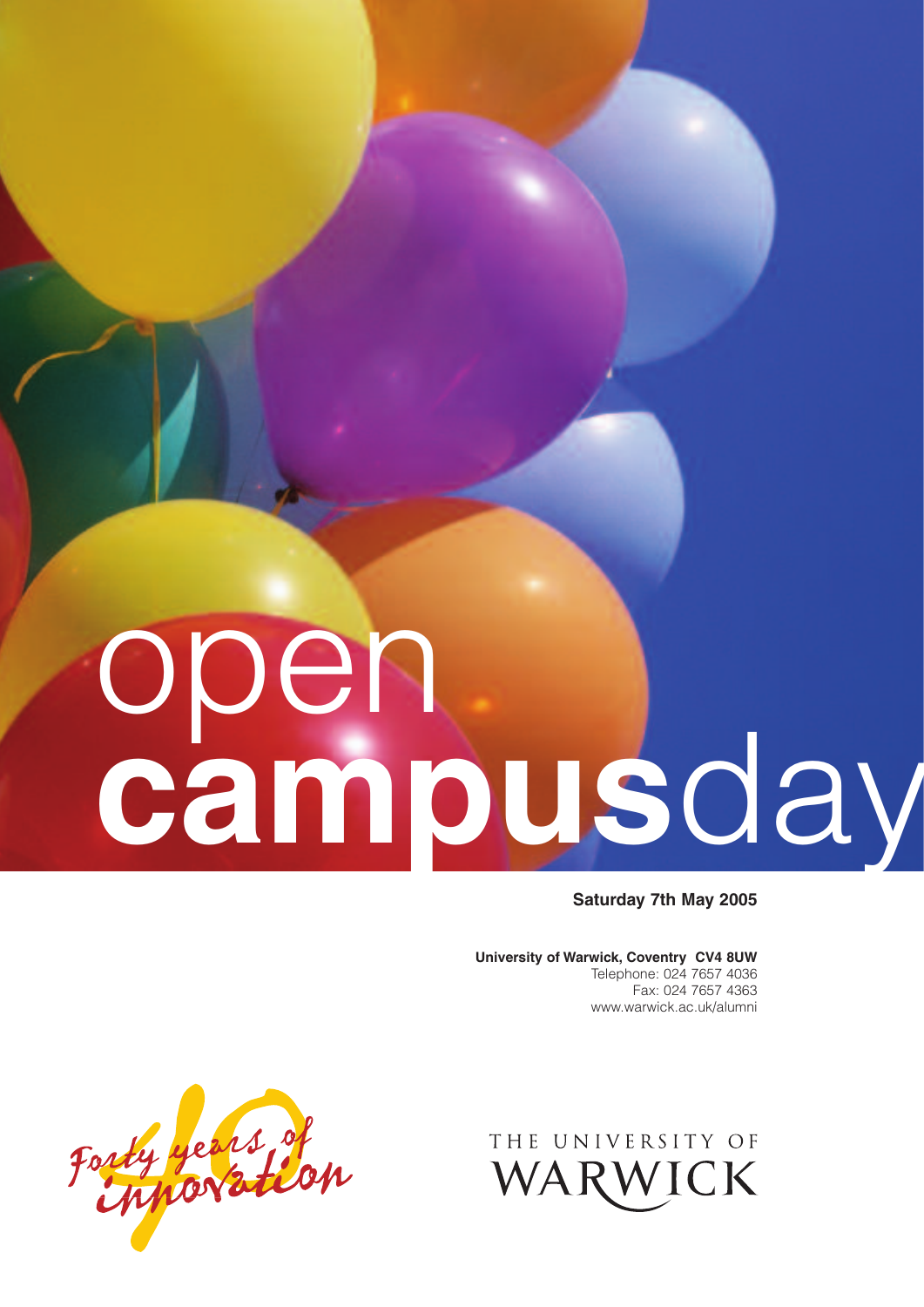# open **campus**day Saturday 7th May 2005

Dear Visitor

Welcome to Warwick. I hope that you enjoy this special 40th Anniversary Open Campus Day.

Forty years ago, where you are standing now was agricultural land. Lord 'Jack' Butterworth, the first chancellor, launched Warwick in 1965 with an ambitious vision for the future. In 2005, our international reputation, our place in the Top 5 UK Universities and our wonderful Campus are all due in no small respect, to his determination and to the hard work and dedication of the whole Warwick Community.

This anniversary is an important milestone and an excellent reason to celebrate our accomplishments and to look to the future. Today we will be showcasing the research activities of our departments supported by public lectures and exhibitions. We also hope that you will enjoy the art, music and the street entertainers. If you have never been to Campus before and always wondered what goes on here, this is your chance to find out. We are delighted to welcome our neighbours in the local community who will find all the information they need about short leisure courses, employment opportunities and cultural facilities.

I would also like to extend a special welcome to the many Warwick alumni who have returned to Campus today from all over the UK and beyond. You are, and will continue to be, a vital part of Warwick's success.

Have a very enjoyable day.

With best wishes

Javid Chal

Professor David VandeLinde Vice-Chancellor The University of Warwick

#### **HOW TO USE YOUR PROGRAMME**

**Details of events and a map of the University are included so that you can plan your day to see as much as possible. Please refer to the map for details of the locations of the various events. The figures on the map refer to the buildings mentioned in the programme. The back page of this programme provides a timetable which will help you plan your day.** 

#### **HELP!**

#### **Not sure what to do? Not sure where to go? Take a Campus Tour and find out!**

Campus Tours will be leaving every 15 minutes. Get a ticket at Rootes Reception (marked **8** on your map). Your Warwick Welcome Service Student Guide will tell you where that is. Not only will you find out what is happening where and when today, but also what it is really like at Warwick, from the people who study here and know all there is to know!

Look out for Warwick Welcome Service Student Guides and University staff in blue tshirts with a large 40 on the back; they will be pleased to help you.

#### **TRANSPORT**

Please note that it will take approximately 10- 15 minutes to walk between University House and Central Campus. Shuttle buses will run between University House, Central Campus and Gibbet Hill Campus for visitors with disabilities.

#### **ALL ENQUIRIES**

There will be one **central information point** for all enquiries: Rootes Reception (marked *i* on the map). Tickets for tours and ticketed events, extra programmes, help and information and a lost children point will be available in Rootes Reception (Marked **i** on the map). There are additional information points also marked on the map. These will be at University House **q**, the Zeeman Building  $\bullet$ , Science concourse  $\bullet$ , International Manufacturing Centre **1)** and Arts Centre **u**. Student Guides and members of staff (all wearing blue t-shirts) will be on hand to help you find your way or to answer your general questions. Just stop them and ask!!

#### **GIBBET HILL CAMPUS**

If you wish to attend the exciting lectures from Medical School and Biological Sciences on the Gibbet Hill part of Campus, please note that there will be minibuses available to take you up the hill. Ask at Rootes Reception for help  $\bullet$ . Should you wish to attend sessions at Gibbet Hill **4** and walk, then please refer to the map at the back of the programme for directions or ask at an information point for help.

#### **FEELING HUNGRY OR THIRSTY?**

Why not sample the wide range of food available on Campus? For that real summer party feel, "Hot Beef Shacks" will be serving barbequed food from 11.00am. Otherwise, a choice of hot meals, salads and snacks are available in the Campus restaurants all day. Costcutter supermarket also stocks sandwiches and snacks.

#### **VISITORS WITH DISABILITIES**

The Campus is generally accessible for those with mobility difficulties, although there are a few areas where assistance may be required. If you find you have a problem, please ask a member of staff or a student guide for assistance.

#### **SAFETY**

Please make sure that you obey all safety and warning signs while you are on Campus. You should take special care in the science and manufacturing areas and, if you are attending a demonstration, please do not touch any equipment unless invited to do so.

#### **IN CASE OF AN EMERGENCY**

Contact the nearest member of University staff or Warwick Welcome Student Guide. In the event of a fire alarm, you are requested to vacate the building immediately by the nearest exit. Do not use the lifts and remain outside until informed by a member of University staff that you may re-enter. **First Aid stations** can be found at Rootes Reception **i** and University House **q**. The **lost children point** is at Rootes Reception **0**.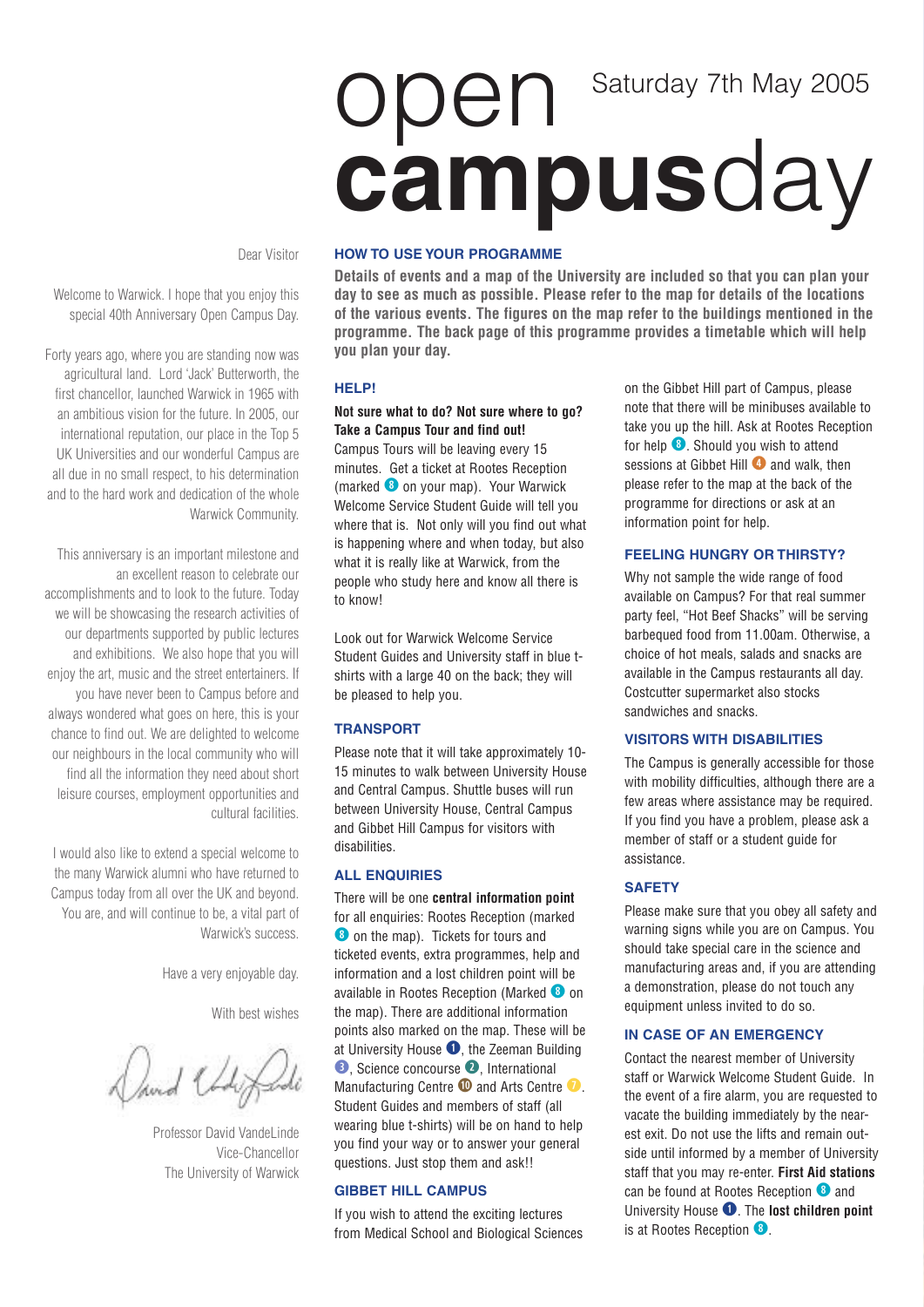*The University of Warwick would like to offer a warm welcome to all of its alumni and friends to help celebrate our 40th Anniversary. We hope you enjoy the full programme of events we have arranged for you today.*

# **So what shall we do today?** So much choice, so few hours!

If you have not already done so, take a Campus Tour<sup>8</sup>. If you are new to the Campus it will help you orient yourself and decide what to do and see. If you haven't visited us for a long time, there will be many new sites for you to find out about and today's students will be able to tell you how things have really changed!

**After that, consult your timetable and map and have a GREAT day!**

*Some of the things you may be interested in:*

#### **Tomorrow's World?**

Talks on what the world will look like in 2045 - Will China rule the world? How will the human race change? (Ramphal Building **t**).

#### **Tomorrow's World Today?**

Over the last 40 years, the University of Warwick has been a platform for the successful rise of innovative companies, from miracle cars to sports equipment of the future. You can come and pitch yourself against robotic footballers. So, for all you budding inventors out there, the place to be is the Zeeman Building **e** which is showcasing 40 years of research and innovation at Warwick all day.

#### **Archaeology Tour of Campus**

A talk by our expert, Dr Stephen Hill, supported by artefacts and the launch of the digitally-augmented 3D Campus map! If that's not enough, Stephen will then take you on a guided tour of the University's archaeological sites. We start in the Learning Grid in University House at 12noon (**q** on the map). Tickets available from Rootes Reception **i**.

 $\bigcirc$ 

 $\left( \widehat{\mathbf{\mathbf{\lambda}}}\right)$ 

#### **Geology Tours of Campus**

Enjoy walking in the countryside? Then this could be one for you. The University Campus lies on rock formations laid down some 250 million years ago in arid conditions when Warwickshire was close to the equator. Come for a walk with Open Studies tutor Martyn Bradley and see how these red rocks influence aspects of the University landscape and how this was modified by the ice age and by our more recent climates. Walks start from Car Park 2 below the Rootes Residences at 10.30am and 2pm, lasting up to one hour. Children under the age of 16 need to be accompanied by a responsible adult. Tickets available from Rootes Reception <sup>3</sup>.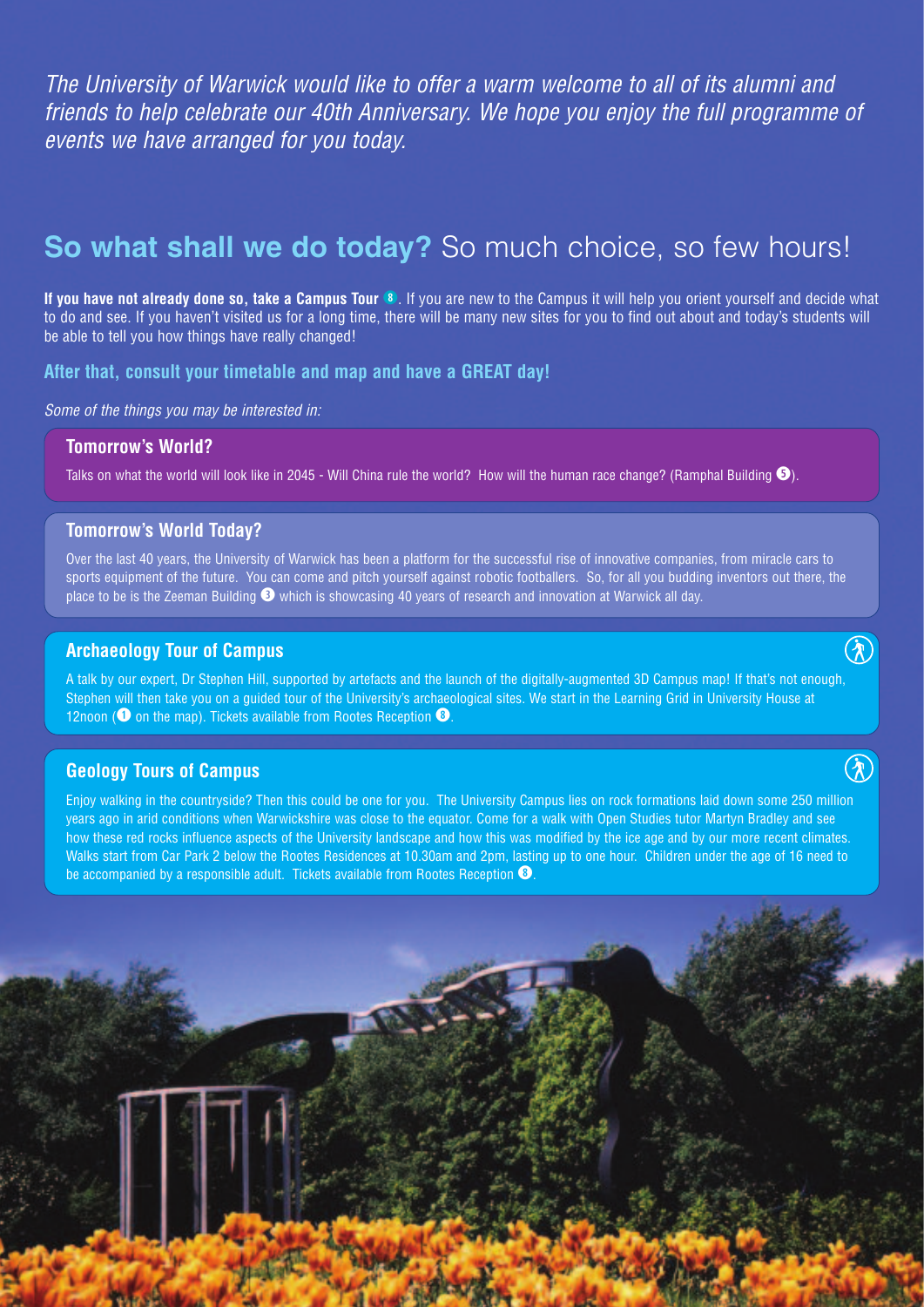# open campusday event list

 $\begin{matrix}\n0 & 0 \\
\hline\n10.00 & 15\n\end{matrix}$  $\Theta$  $\mathbb{O}$  $\circ$  $\Theta$  $\bigcirc$  $\Theta$ 11.00  $30\,$  $45\,$  $30^{\circ}$ 15

| <b>Departmental Celebrations</b>                                                                                             |             |                                             |
|------------------------------------------------------------------------------------------------------------------------------|-------------|---------------------------------------------|
| Chemistry Symposium and Reunion                                                                                              | Coffee      | Symposium - Chemistry Lecture               |
| Centre for Lifelong Learning Open Day                                                                                        |             |                                             |
| Mathematics Lecture and Reunion<br>Physics Talks and Demonstrations                                                          |             | Zeem                                        |
| Sociology Reunion and talks (Invitation only)                                                                                |             |                                             |
| CELTE Archive Launch (Invitation only)                                                                                       |             |                                             |
| <b>Lectures and Talks</b>                                                                                                    |             |                                             |
| The World in 2045: "Who will rule the world in 2045" - Professor Shaun Breslin - Politics                                    |             | Ramphal Lecture                             |
| The World in 2045: "Science or Fiction? How will we live, work, play and reproduce" - Professor Jack Cohen                   |             |                                             |
| Prof Chris McConville "Einstein and the Photoelectric Effect"                                                                |             | Phys' Lec' Theatre                          |
| Prof Paul Harrison "Cosmic Particles"<br>Dr Rudolf Roemer "El Nino and Climate Change"                                       |             | Phys                                        |
| Prof Sandra Chapman "Art and Science in Antarctica"                                                                          |             |                                             |
| Mathematics Lecture - "Applications of Catastrophe Theory to Darwinian Evolution" - Sir Christopher Zeeman                   |             | <b>Mathematics Lecture</b>                  |
| <b>Medical School Talks</b>                                                                                                  |             |                                             |
| <b>Biomedical Research Institute Talks</b><br>"Campus Development over the past 40 years" - Liz Pride - University Architect |             |                                             |
| "Superior Buyer - Seller Relationships: It's All About Sex and Money" - Nigel Piercy                                         |             |                                             |
| Tours - Get your tickets from Rootes Reception (8)                                                                           |             |                                             |
| Discover Warwick Campus Tours                                                                                                |             |                                             |
| Archaeology Tour / 3-D Visualisation - Dr Stephen Hill                                                                       |             |                                             |
| Geology Tour - Martyn Bradley                                                                                                |             | Car Park 2 for depa                         |
| Geology Tour - Martyn Bradley                                                                                                |             |                                             |
| <b>Arts / Music / Interests</b>                                                                                              |             |                                             |
| Art Workshops - Open Studies Staff                                                                                           |             |                                             |
| Renaissance Players - Atrium                                                                                                 |             | <b>University House</b>                     |
| Renaissance Players - Atrium                                                                                                 |             |                                             |
| Coull Quartet and Mark Rowan-Hull - Atrium<br><b>Big Band</b>                                                                |             |                                             |
| Revelation Gospel Choir                                                                                                      |             |                                             |
| All day music provided by the Music Centre, the orchestras and music societies.                                              |             |                                             |
| Genealogy / Memories                                                                                                         |             |                                             |
| Sports at Warwick - "A Day in the Life"                                                                                      |             |                                             |
| <b>Showcases - Things to look at and do</b>                                                                                  |             |                                             |
| Campus Development Display/Photographs                                                                                       |             |                                             |
| 40 years of Innovation at Warwick<br>Warwick Manufacturing Group Displays and Interactive Inventions                         |             |                                             |
| <b>Robot Football Demonstrations</b>                                                                                         |             |                                             |
| Warwick HRI Display                                                                                                          |             |                                             |
| Medical School Showcase and meet staff & students                                                                            |             |                                             |
| Biomedical Research Institute showcase and tour of laboratories<br>Wariwck Business School Open House                        |             | <b>Biomedical Research Institute Atrium</b> |
| Warwick Environmental Network Display                                                                                        |             |                                             |
| Warwick Formula Student Racing Car                                                                                           |             |                                             |
| Job Opportunities at Warwick                                                                                                 |             |                                             |
| Studying at Warwick                                                                                                          |             |                                             |
| <b>Students' Union</b>                                                                                                       |             |                                             |
| Display of 30 years of the Union at Warwick                                                                                  |             |                                             |
| Music and Demonstrations of Sport etc.                                                                                       |             |                                             |
| Chaplaincy Open Doors / tea & coffee                                                                                         |             |                                             |
| <b>Children</b>                                                                                                              |             |                                             |
| Story Telling by age group, Lifelong Learning                                                                                |             |                                             |
| Street Entertainers, face painting, balloons                                                                                 |             |                                             |
|                                                                                                                              |             |                                             |
| 30<br>45                                                                                                                     | 10.00<br>15 | 11.00<br>45<br>15<br>30<br>30               |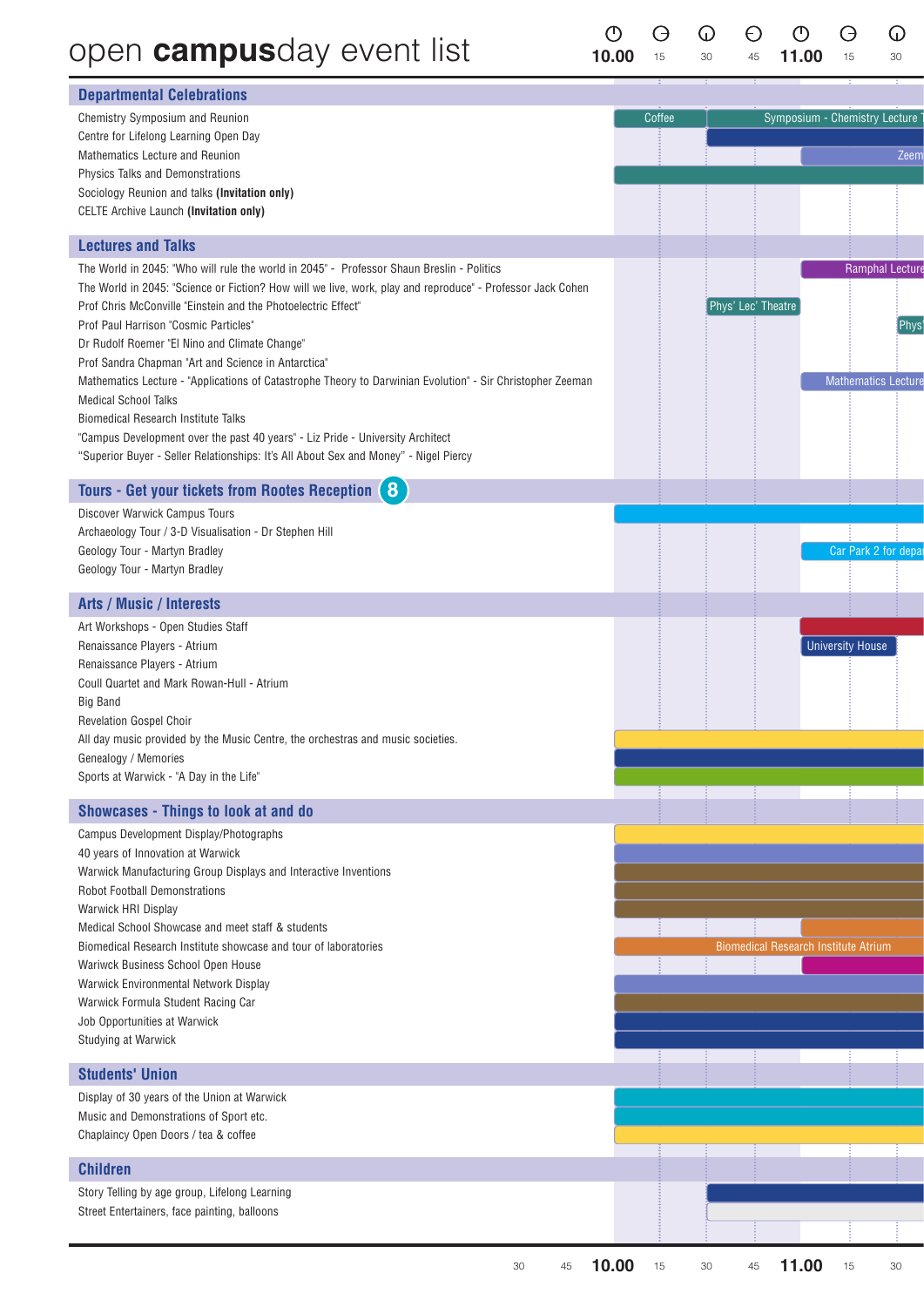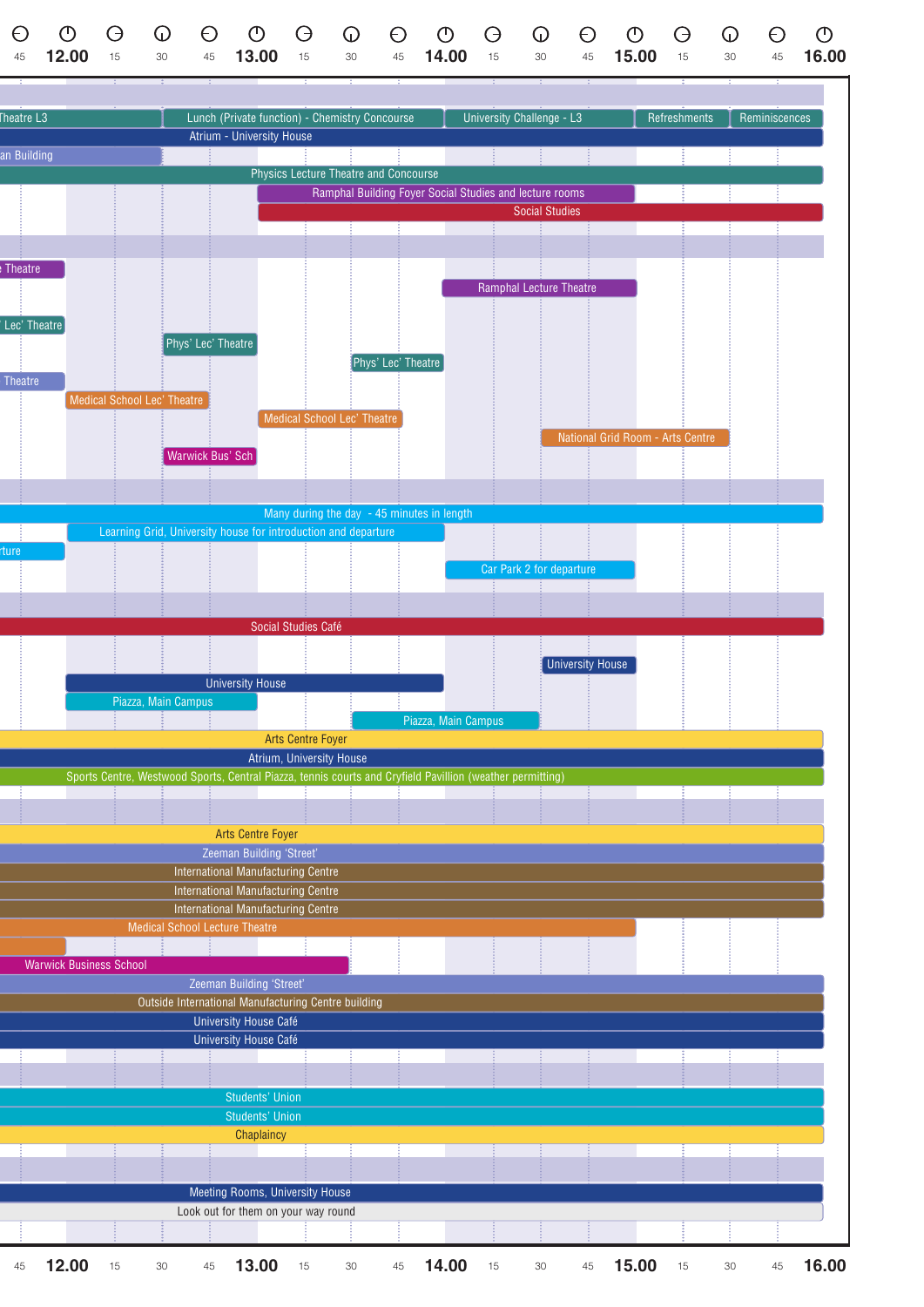

## Many departments will be holding reunions and/or showcasing their work, including

**Warwick Manufacturing Group** (WMG) is one of the major academically based manufacturing groups in Europe. Its mission is to improve competitiveness through the application of value adding innovation, new technologies and skills, bringing academic rigour to industrial and organisational practice.

For the University's 40th Anniversary, WMG is proud to display a range of internationally leading research activity and exciting undergraduate group projects in its International Manufacturing Centre (IMC). Activities on display in the IMC building (marked **<sup>0</sup>** on the map) include:

#### **Research**

- Product Perception whole vehicle simulation and evaluation of sound quality (tickets required if you want to try this out, from IMC Reception **a**);
- Visualisation the ability to interact with virtual representations of the environment;
- Materials exciting innovations in multi-material products and opportunities for sustainable materials;
- Manufacturing demonstrations of cutting edge manufacturing processes;
- Laser processing  $-$  the use of high performance lasers in a wide range of applications.

#### **Undergraduate**

- Robot Football timed displays of Warwick's robot football team;
- Formula Student Warwick's racing car.

**Warwick HRI** is the University's newest department, formed on 1 April 2004, when Horticulture Research International sites at Wellesbourne in Warwickshire and Kirton in Lincolnshire joined with the University of Warwick. Warwick HRI's extensive facilities allow them to carry out basic, strategic and applied research, utilising state-of-the-art laboratories, computer controlled glasshouses, controlled environment units and over 240 hectares of land.

They have a stand in the IMC building (marked **1)** featuring their world-class research into plant and microbial sciences. So go and visit them to find out the answers to the following questions: Brassicas – aren't they just vegetables? Biopesticides – bugs eating bugs? Wood – can't see it for the trees?

**The Centre for Lifelong Learning** will be inviting you to explore their wide range of courses. Whatever your reasons for thinking about studying: exploring a favourite subject, discovering a new interest, personal development, help with your career or a hobby, there will be something to suit your needs. Come and have a chat with the staff and students from the Centre in University House **q**.

**Chemistry** are marking their own 40th Anniversary; celebrating their continuing success and thanking long-term members of staff who will now be retiring. They are holding an Anniversary Symposium in the Chemistry lecture theatre (marked **w**). Leading-edge alumni will be returning to talk about their memories and significant achievements. Speakers from the famous Open University broadcasts of the 70s and 80s, success stories from industry and academia, and award-winning scientists who operate at Warwick currently (including our very own Observer "Alpha Female" Julie Macpherson) are all included. Further events will be held in the Chemistry concourse (marked **@**). This will be followed by a University Challenge style event where retirees, current staff and academics compete aggressively with alumni for the departmental prize! After lunch there will be further talks and anecdotes about how Warwick used to be.

**Physics** will be having a day of demonstrations and talks and if you get thirsty they will even offer you tea or coffee! (**w** on the map). There will be four talks during the day on subject as diverse as:

- *Einstein's discoveries are celebrating their 100th anniversary this year.* Although his theory of relativity is best known, it is the photoelectric effect that has the greatest influence on our everyday lives, as Professor McConville will explain.
- *Cosmic particles:* The Earth is continually bombarded from space by very high energy elementary particles. Their properties, and how they can be used to understand some of the most fundamental questions about matter, will be described by Professor Harrison.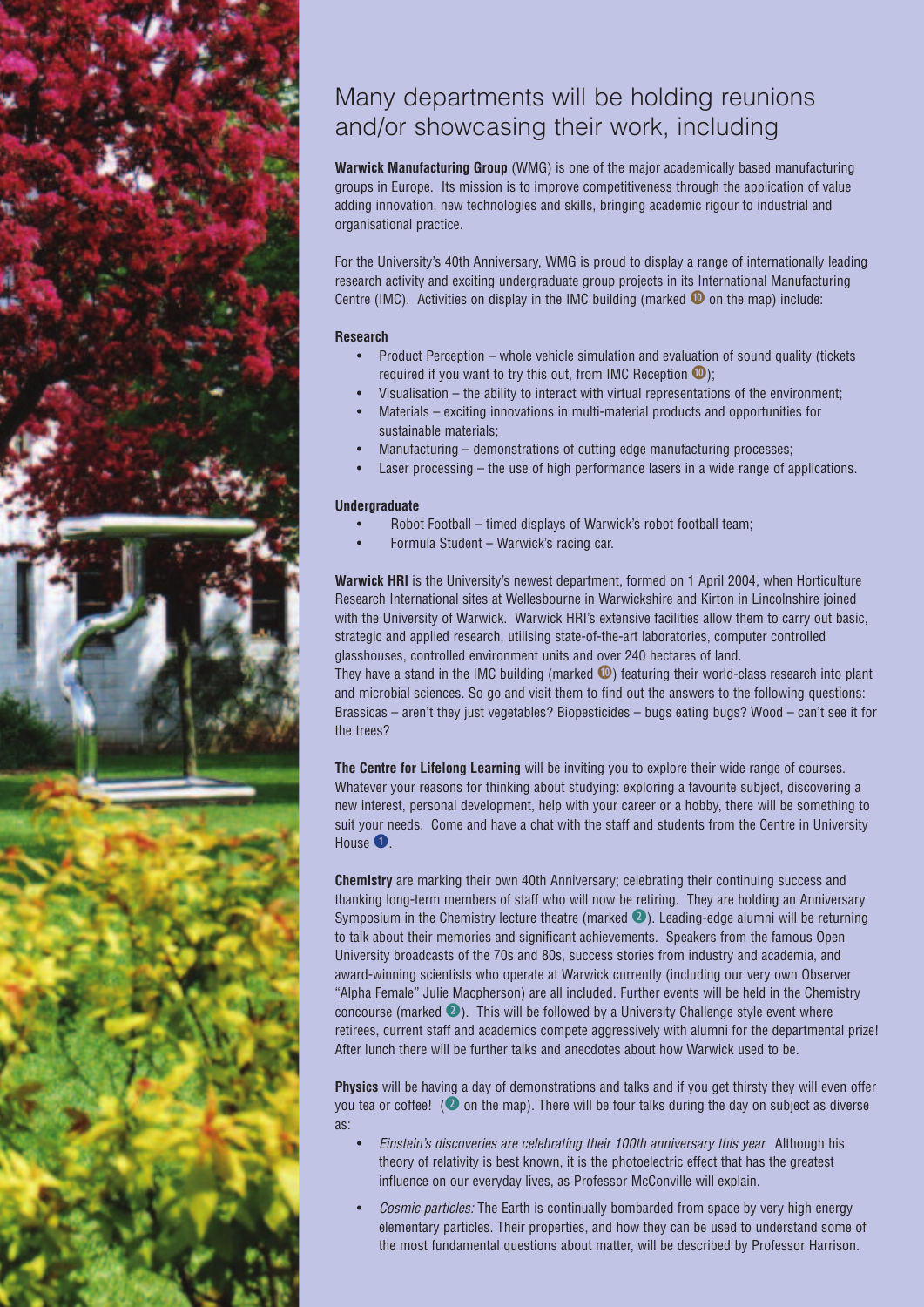- *Climate change:* El Nino is the name for the disruption of heat transfer between the ocean currents and the atmosphere in the Pacific. The importance of understanding its critical effect on our climate will be explained by Dr Roemer.
- *Art /science in Antarctica:* Professor Sandra Chapman, a Warwick astrophysicist and also an artist, will describe the several months she spent in Antarctica with illustrations from her art and science.

In **Mathematics**, our world-renowned founding Professor, Sir Christopher Zeeman will be giving a public lecture titled "Applications of Catastrophe Theory to Darwinian Evolution" in the Zeeman building at 11am **e**.

Up at **Gibbet Hill .**, not only will you be able to visit the **BioMedical Research Institute** for guided tours from 10.00am but you can also attend two short talks starting at 1pm in the Medical School Lecture Theatre **<sup>1</sup>**. Professor Howard Dalton FRS, Chairman of Biological Sciences 1999-2002 and now Chief Scientific Advisor and Director General - Science, Economics and Statistics Directorate, DEFRA, will describe the changing face of Biological Sciences from 1972 to the present. In the second talk Dr Dave Hodgson will also describe his life and time at Warwick - he was one of the first cohort of undergraduates in 1975 and is now a Reader in Microbiology at the BioMedical Research Institute.

And indeed, for those of you interested in medicine and health, the **Medical School** will be open to guests to see and hear about the world-class medical research that is undertaken at the University's newest major department. A poster presentation throughout the day will give an idea of the breadth of the research themes, but a more detailed insight is available from 12 - 12.45 at the talks given by the School's leading academics.

#### **Interested in the world of Art and Music?**

**The world renowned Coull Quartet will be performing with the artist Mark Rowan-Hull painting to a classical repertoire.** The Coull Quartet will perform Debussy's Quartet and parts of their latest commission 'Birdsong Bagatelles', by Edward Cowie. They will be joined by the artist Mark Rowan-Hull, who will paint what he 'hears' in the music; and by the conductor Christopher Gayford who has developed simple listening techniques to enhance our enjoyment of music. See and hear them at 12 noon in University House **q**.

**Classical, Renaissance, Gospel** and other concerts will be held in the University House Atrium **q**, the Arts Centre **u** and the Piazza **<sup>1</sup>** throughout the day. As part of this musical extravaganza, the Arts Centre will have: the Chamber Choir at 12noon, the String Orchestra at 1pm, the Consort at 1.30pm and Gaudeamus at 2.30pm: all playing for your pleasure.

You should also make time to come, listen and enjoy the scintillating sounds of our

Renaissance music students led by tutor Val Brodie. What better way to spend a delightful half hour catching your breath and drifting back to a bygone era? There will be two performances in the University House Atrium **q**. Consult your programme for times.

**Art for all!** Join in with our trio of artists under the wonderful Wisteria walk by **Social Studies**  $\bigcirc$ . Have a go with acrylics, watercolours, pencils and charcoals and discover the artist within. Everyone welcome.

#### **Anyone interested in sports?**

Events are running across the Campus, including cricket and tennis as well as a number of sports showcased at the Westwood sports pitches. In the Sports Centre (marked **o**) you can watch basketball, badminton, summer hockey and much more. In the Students' Union <sup>8</sup> and on the Piazza *C* representatives from a variety of our 200 Sports Clubs and Societies will be showcasing what they do (including martial arts displays) and will be happy to answer any questions.

#### **Want to find out more about Warwick? Interested in local history? Do you remember any of this? Recognise yourself?**

The University architect Liz Pride will be giving a talk about the development of the Campus at 2.30pm in the National Grid Room (Arts Centre  $\bullet$ ). This will be supported by a display of campus development plans and photographs. Our buildings surveyor, Dennis Welchman, will be on hand to answer any questions you may have.